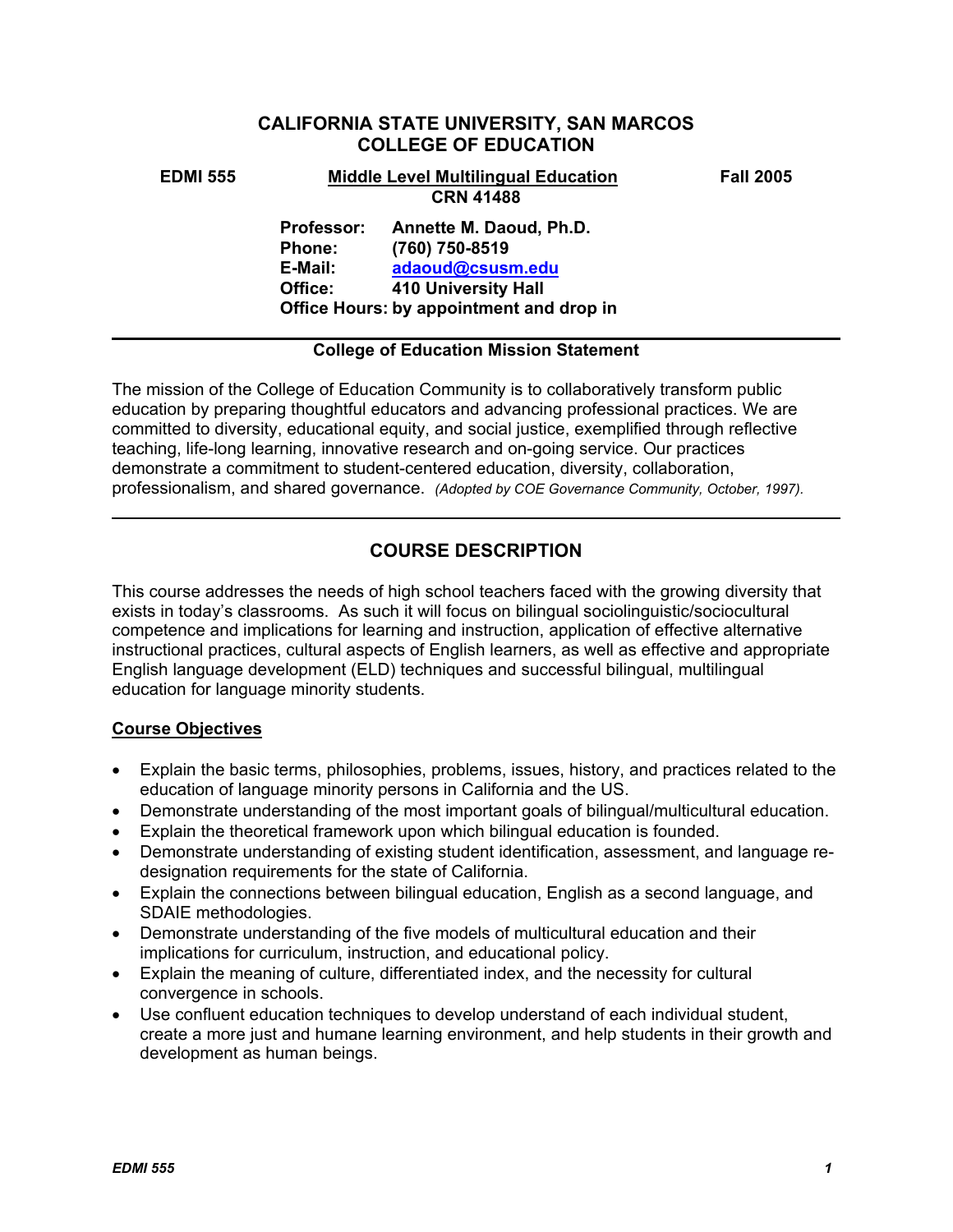### **Required Texts**

Echevarria, J., Vogt, M., and Short, D. (2004). *Making Content Comprehensible for English Language Learners: The SIOP Model, 2nd Edition*. Boston, MA: Allyn and Bacon.

Course Reader - available at CopyServe 754 S. Rancho Santa Fe Road, San Marcos Phone: 599-9923

#### **Authorization to Teach English Learners**

This credential program has been specifically designed to prepare teachers for the diversity of languages often encountered in California public school classrooms. The authorization to teach English learners is met through the infusion of content and experiences within the credential program, as well as additional coursework. Students successfully completing this program receive a credential with authorization to teach English learners. *(approved by CCTC in SB 2042 Program Standards, August 02)*

#### **Teacher Performance Expectation (TPE) Competencies**

The course objectives, assignments, and assessments have been aligned with the CTC standards for Single Subject Credential. This course is designed to help teachers seeking the Single Subject Credential to develop the skills, knowledge, and attitudes necessary to assist schools and district in implementing effective programs for all students. The successful candidate will be able to merge theory and practice in order to realize a comprehensive and extensive educational program for all students. The following TPE's are addressed in this course:

#### **Primary Emphasis:**

**TPE 7: Teaching English Learners TPE 15**: Social Justice and Equity

#### **Secondary Emphasis:**

**TPE 1:** Specific Pedagogical Skills for Subject Instruction **TPE 3:** Interpretation and Use of Assessments **TPE 4:** Making Content Accessible **TPE 5:** Student Engagement **TPE 6:** Developmentally Appropriate Teaching Practices **TPE 11:** Social Environment

#### **College of Education Attendance Policy**

Due to the dynamic and interactive nature of courses in the College of Education, all students are expected to attend all classes and participate actively. At a minimum, students must attend more than 80% of class time, or s/he may not receive a passing grade for the course at the discretion of the instructor. Individual instructors may adopt more stringent attendance requirements. Should the student have extenuating circumstances, s/he should contact the instructor as soon as possible. *(Adopted by the COE Governance Community, December, 1997).*

#### **Students with Disabilities Requiring Reasonable Accommodations**

Students are approved for services through the Disabled Student Services Office (DSS). This office is located in Craven Hall 5205, and can be contacted by phone at (760) 750-4905, or TTY (760) 750-4909. Students authorized by DSS to receive reasonable accommodations should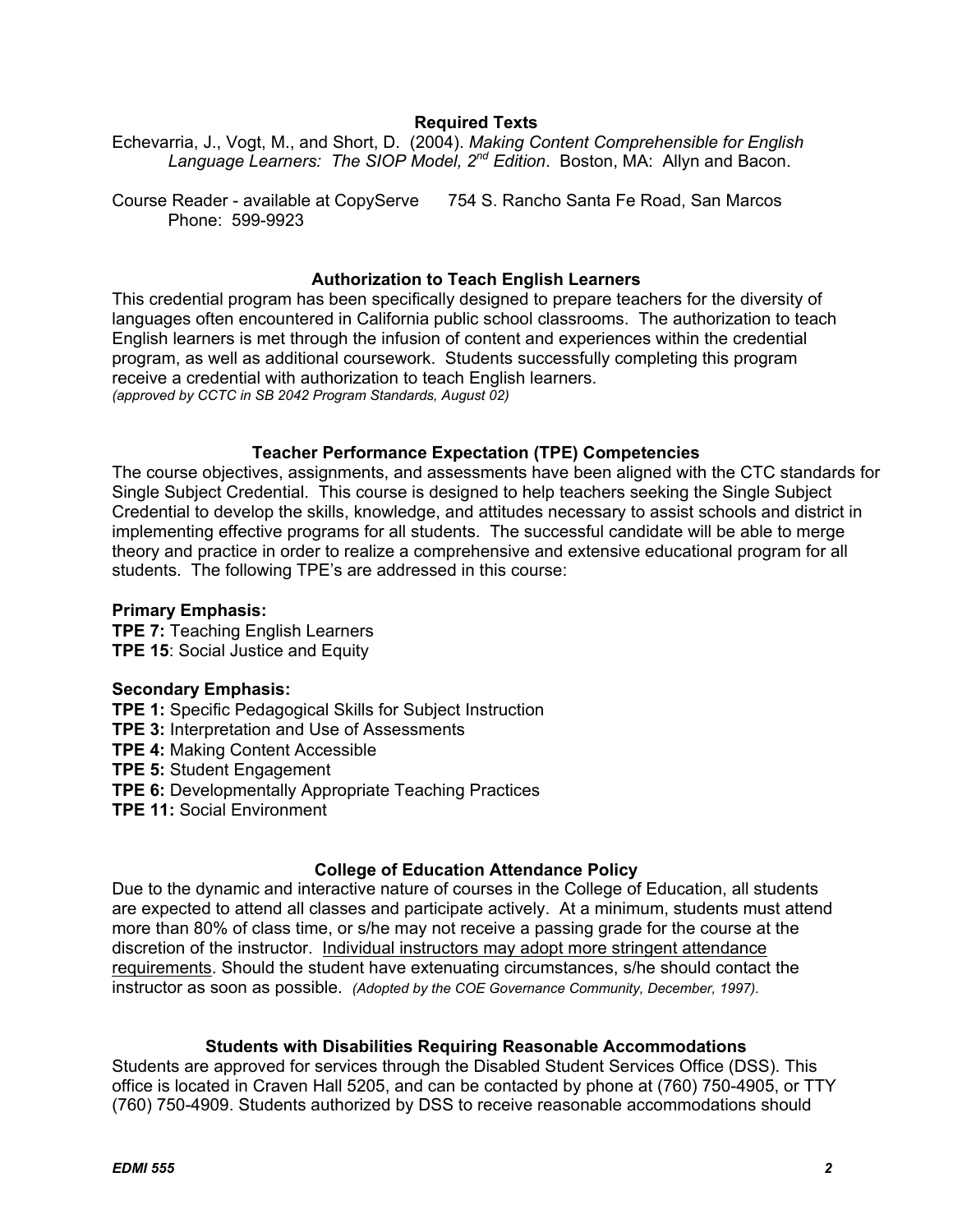meet with their instructor during office hours or, in order to ensure confidentiality, in a more private setting.

### **Academic Honesty**

It is expected that each student will do his or her own work, and contribute equitably to group projects and processes. If there is any question about academic honesty, consult the University Catalog.

#### **Appeals**

Every student has the right to appeal grades, or appeal for redress of grievances incurred in the context of any class. Disputes may be resolved informally with the professor, or through the formal grades appeal process. For the latter, consult Dr. Kelly, Associate Dean.

#### **Course Requirements**

All students are expected to participate in class activities and demonstrate reflective learning. Students who do not attend a class session, or do not participate in class activities will not receive attendance and participation points for that session. *Three (3) points will be deducted for each missed class session.* It is important that students are well prepared for course sessions by completing the readings and assignments scheduled before the class meeting. Unless otherwise negotiated with the instructor, all assignments are to be handed in on the due date. **Assignments not handed-in on due date will lose 10% of earned credit per day.** Assignments should be typed and double-spaced (yes, including the reading reflections). Students who wish to revise an assignment must negotiate the requirements of the revision with the instructor.

| • Attendance and participation          | 20 points |
|-----------------------------------------|-----------|
| • Reading Reflections / ELD Standards   | 20 points |
| • ELD / SDAIE Lesson Observation        | 10 points |
| • Multicultural Resources / Lesson Plan | 20 points |
| • SDAIE "Unit" Plan                     | 25 points |
| • TPE Reflective Statements             | 5 points  |
|                                         |           |

|            |             | Grading   |    |
|------------|-------------|-----------|----|
| $95 - 100$ | $A^{\cdot}$ | $80 - 82$ | B- |
| $90 - 94$  | A-:         | $77 - 79$ | C+ |
| 87 - 89    | B+:         | $73 - 76$ | C  |
| $83 - 86$  |             | $70 - 72$ | C- |

### **ASSIGNMENT DESCRIPTIONS**

### **Reading Reflections & ELD Standards 20 points**

Reflections based on the readings will cover the following topics, and are due during the following class sessions:

| <b>Historical Foundations of Bilingual Education</b> | DUE: Session 2  |
|------------------------------------------------------|-----------------|
| Second Language Acquisition                          | DUE: Session 3  |
| Politics of Language Learning / Proposition 227      | DUE: Session 4  |
| Assessment                                           | DUE: Session 12 |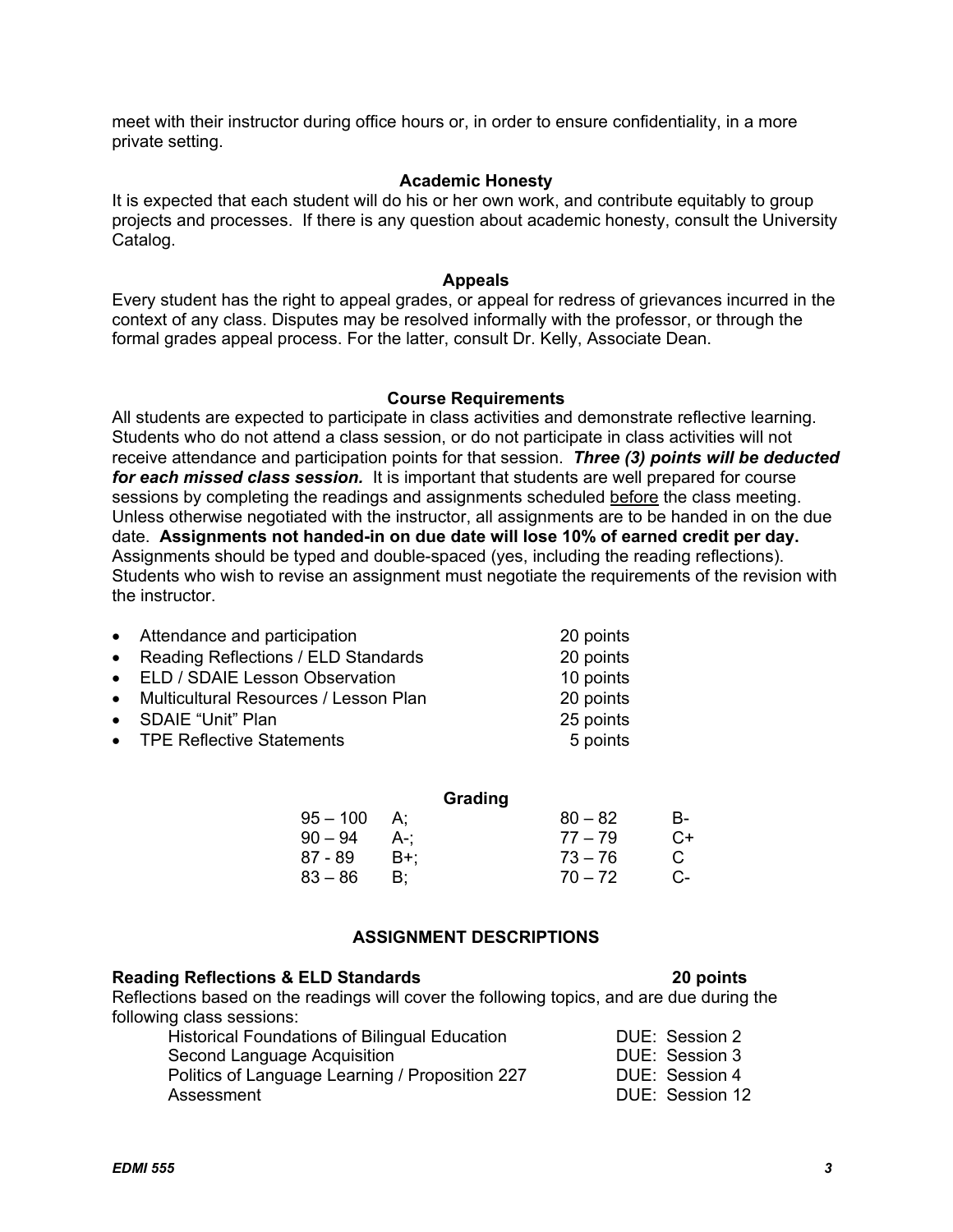What you will do for your English learners The Mullet Session 14

Reading reflections will be discussed at the beginning of the class session on which they are due, and will include:

- A written summary and/or analysis of the assigned topic that reflects understanding of the key concepts, including comments / analysis from the required readings.
- A reflection of the topic including connections that can be made between the topics and teaching English language learners, **with specific examples from student teaching experiences, school observations, or other personal experiences in diverse settings.**

## *Your reading reflections must address TPE 7 (see rubric).*

#### ELD Standards Requirement

For the 5th class session, you will need to download the ELD standards and print a copy for yourself. Please bring the standards to class. You can download the ELD standards from the CDE website (www.cde.ca.gov) or from WestEd (www.wested.org ).

On the WestEd Website, type "ELD Standards" in the "Search WestEd" box. Click on "WestEd: The Map of Standards for English Learners" then "Sample Chapters" then "6-8 PDF Version"

| <b>Criteria</b> | <b>Developing</b>       | <b>Nearly</b>           | <b>Meets</b>           | <b>Exceeds</b>          |
|-----------------|-------------------------|-------------------------|------------------------|-------------------------|
|                 |                         | <b>Meets</b>            |                        |                         |
| TPE-7           | Candidates              | Candidates              | Candidates             | Candidates              |
| <b>Teaching</b> | demonstrate in their    | demonstrate in their    | demonstrate in their   | demonstrate in their    |
| <b>English</b>  | interactive journals    | interactive journals    | interactive journals   | interactive journals    |
| <b>Learners</b> | that they know and      | that they know and      | that they know and     | that they know and      |
|                 | can apply few           | can apply some          | can apply pedagogical  | can apply               |
|                 | pedagogical theories,   | pedagogical theories,   | theories, principles,  | pedagogical theories    |
|                 | principles, and         | principles, and         | and instructional      | principles, and         |
|                 | instructional practices | instructional practices | practices for          | instructional practices |
|                 | for comprehensive       | for comprehensive       | comprehensive          | for comprehensive       |
|                 | instruction of English. | instruction of English  | instruction of English | instruction of ALL      |
|                 |                         | learners.               | learners.              | English learners.       |

### **Reading Reflections – Scoring Rubric**

## **ELD / SDAIE Lesson Observation 10 points 10 points 10 points**

For this assignment you will observe an ELD or SDAIE lesson at your student teaching school site. You will collect and document evidence of any instructional modifications made to provide comprehensible academic input for the English learners in the class. As part of your write-up, you are to discuss how (if necessary) you would modify the lesson/activity in light of the information and knowledge gained in the course.

*Your lesson observation must address TPEs 4 and 5 (see rubric).* 

|                   | Lesson Observation – Scoring Rubric |                                        |                                             |                         |  |
|-------------------|-------------------------------------|----------------------------------------|---------------------------------------------|-------------------------|--|
| <b>Criteria</b>   | <b>Developing</b>                   | <b>Nearly</b>                          | <b>Meets</b>                                | <b>Exceeds</b>          |  |
|                   |                                     | <b>Meets</b>                           |                                             |                         |  |
| TPE-4             | Teacher candidate Candidates can    |                                        | Candidates are able to Candidates can apply |                         |  |
| <b>Making</b>     | is unable to                        | partially determine if                 | determine if lesson                         | pedagogical theories,   |  |
| <b>Content</b>    |                                     | determine if lesson lesson observed is | observed makes                              | principles, and         |  |
| <b>Accessible</b> | observed is                         | consistent with                        | content accessible to                       | instructional practices |  |

# **Lesson Observation – Scoring Rubric**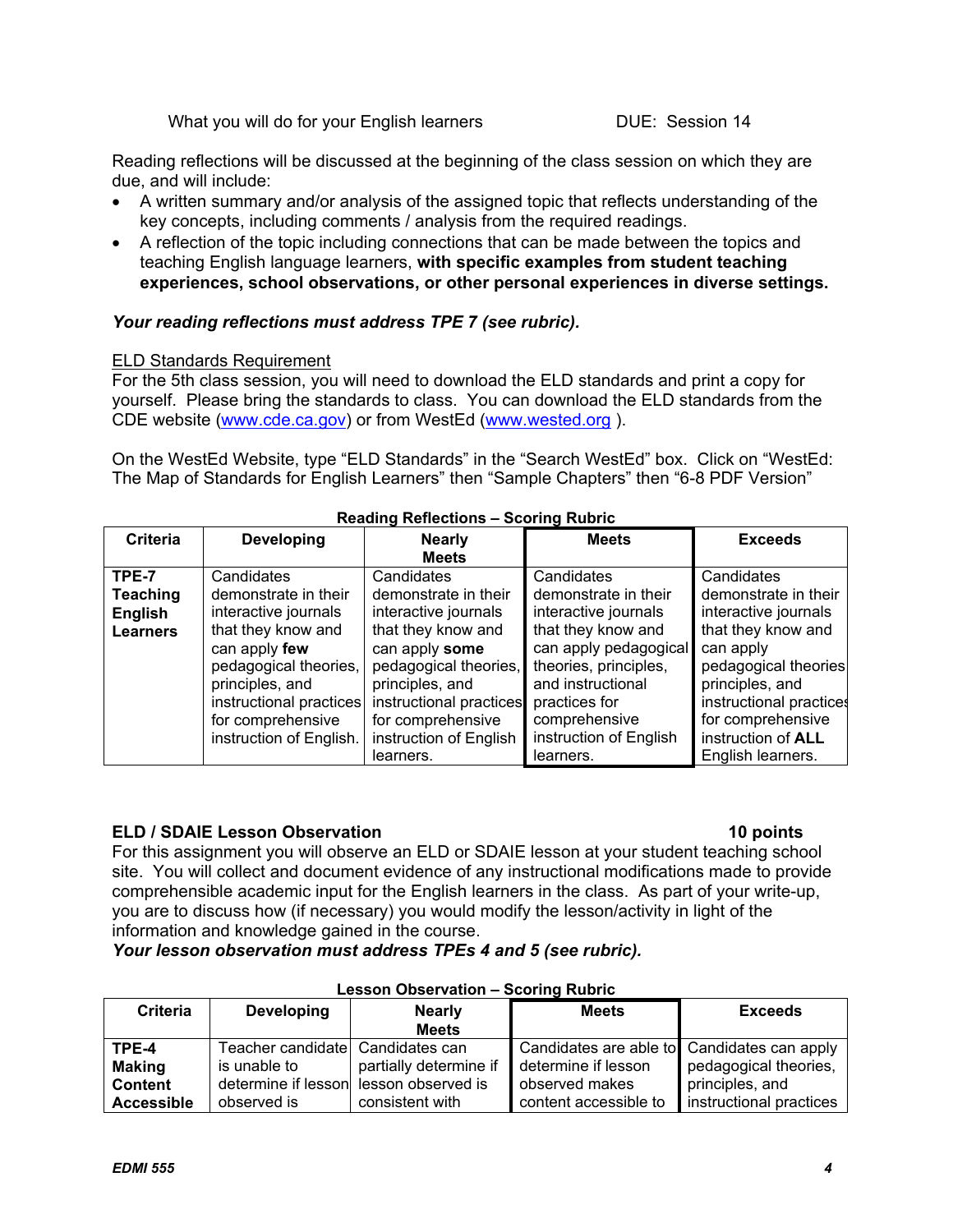|                                              | consistent with<br>pedagogical<br>theories and<br>instructional<br>practices for<br>making content<br>accessible to<br>English learners.                                                | pedagogical theories,<br>principles, and<br>instructional practices<br>for making content<br>accessible to English<br>learners.                                                                                                                                                                                                                  | students with different<br>levels of proficiency in<br>English and primary<br>language.                                                                                                                                                                                                                                                      | for making content<br>accessible to all<br>English learners by<br>offering appropriate<br>suggestions.                                                                                                                                                                                                                  |
|----------------------------------------------|-----------------------------------------------------------------------------------------------------------------------------------------------------------------------------------------|--------------------------------------------------------------------------------------------------------------------------------------------------------------------------------------------------------------------------------------------------------------------------------------------------------------------------------------------------|----------------------------------------------------------------------------------------------------------------------------------------------------------------------------------------------------------------------------------------------------------------------------------------------------------------------------------------------|-------------------------------------------------------------------------------------------------------------------------------------------------------------------------------------------------------------------------------------------------------------------------------------------------------------------------|
| TPE-5<br><b>Student</b><br><b>Engagement</b> | Candidates of<br>English learners<br>are unaware if<br>lesson observed<br>engages students<br>or is appropriate<br>for the levels of<br>English proficiency<br>and primary<br>language. | <b>Candidates of English</b><br>learners are not<br>always certain if<br>lesson observed<br>clearly communicates<br>objectives, ensures<br>understanding,<br>monitors progress,<br>adjusts instruction<br>according to levels of<br>English proficiency<br>and primary<br>language, and<br>incorporates<br>community resources<br>appropriately. | <b>Candidates of English</b><br>learners are able to<br>determine if lesson<br>observed clearly<br>communicates<br>objectives, ensures<br>understanding,<br>monitors progress,<br>adjusts instruction<br>according to levels of<br>English proficiency<br>and primary language,<br>and incorporates<br>community resources<br>appropriately. | Teachers candidates<br>can confirm that the<br>lesson observed<br>engages ALL English<br>learners in the<br>academic program;<br>and students know<br>objectives, understand<br>key concepts, are<br>aware of their<br>progress, and their<br>home language and<br>culture are part of the<br>classroom<br>environment. |

## **Multicultural Literature Resources / Lesson Plans 20 points**

With another person, you will have the opportunity to collect multicultural resources (books, websites, text sets, etc.), and develop lesson plans based the resources and rooted in social justice and equity for middle school students. The following questions should help guide your selection of multicultural resources:

- Does this resource help English learners have access to the core curriculum?
- Does this resource help scaffold an equitable classroom?
- Does this resource promote social justice and equity?
- Does this resource help your students feel as if they are part of the culture of the school?

# *This assignment must address TPEs 7 and 15.*

The required elements of the assignment are:

- 1. With your partner, choose **six** multicultural resources that address appropriate proficiency and content area knowledge for middle school students.
- 2. For each selection, you will write a brief (one paragraph) annotated bibliography encompassing:
	- a. Appropriate grade level
	- b. Appropriate ELD proficiency level(s)
	- c. Appropriate content area(s)
	- d. Description of the story/text
- 3. At least **two** of the resources must be bilingual (English and another language).
- 4. With your partner, submit a lesson plan that clearly delineates how every student will be a successful learner by providing universal access to diverse students (e.g., gifted, English learners, special needs, non-readers, poor readers).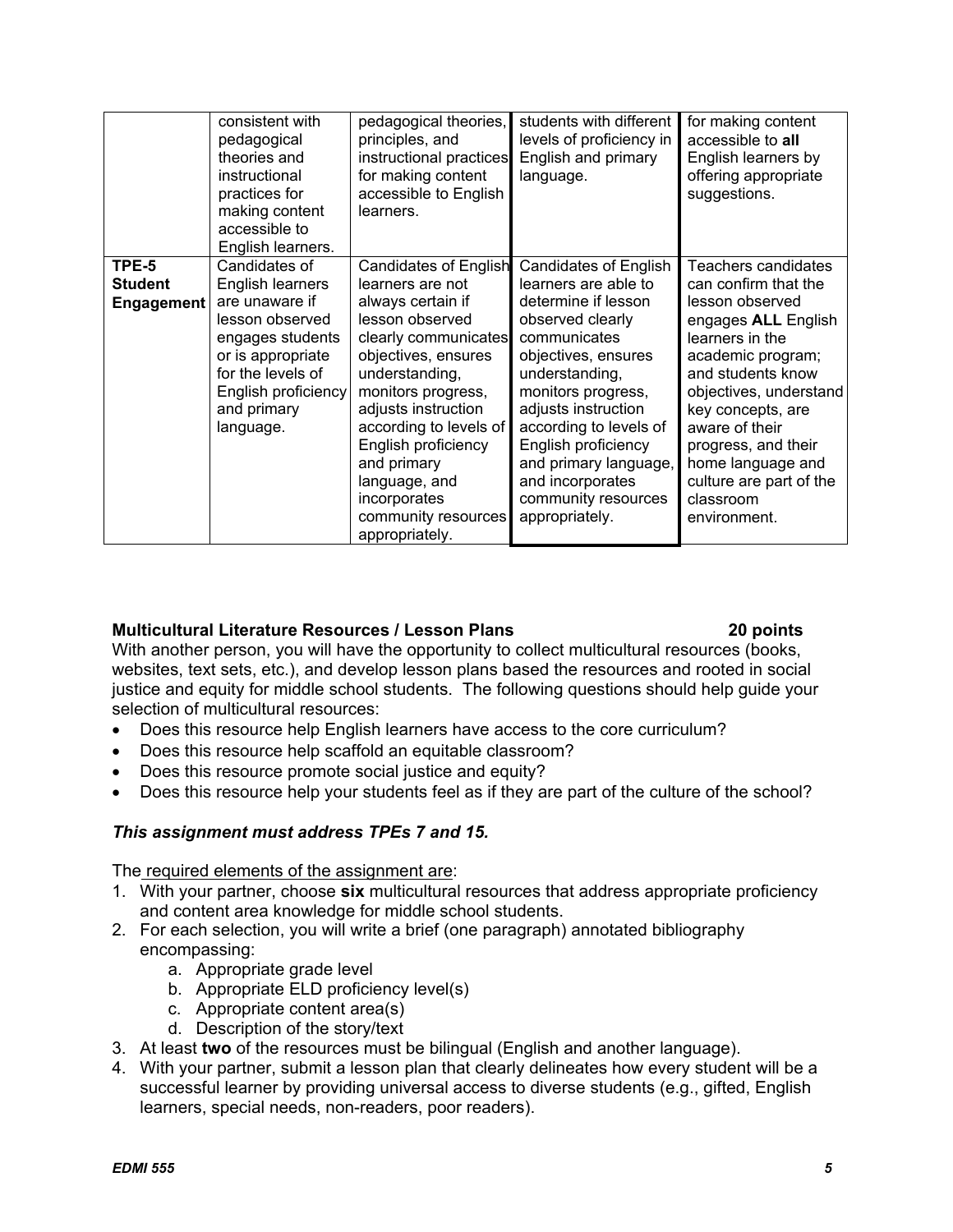### Poster Sessions (20 minutes each)

Tables will be set up to provide space for the partners to present/display their multicultural resources and lesson plans.

**Note:** Dr. Alice Quiocho's website has an excellent bibliography of children's literature and multicultural books (http://www.csusm.edu/Quiocho), or the Barahona Center at the CSUSM Library has an excellent collection of books in Spanish (http://www.csusm.edu/csb/)

| <b>Criteria</b>                                                          | <b>Developing</b>                                                                                                                                                                                                        | <b>Nearly</b>                                                                                                                                                                                                                                                                                                                          | <b>Meets</b>                                                                                                                                                                                                                                                                                                                                                                               | <b>Exceeds</b>                                                                                                                                                                                                                                                                                                                                                                                                                                                       |
|--------------------------------------------------------------------------|--------------------------------------------------------------------------------------------------------------------------------------------------------------------------------------------------------------------------|----------------------------------------------------------------------------------------------------------------------------------------------------------------------------------------------------------------------------------------------------------------------------------------------------------------------------------------|--------------------------------------------------------------------------------------------------------------------------------------------------------------------------------------------------------------------------------------------------------------------------------------------------------------------------------------------------------------------------------------------|----------------------------------------------------------------------------------------------------------------------------------------------------------------------------------------------------------------------------------------------------------------------------------------------------------------------------------------------------------------------------------------------------------------------------------------------------------------------|
|                                                                          |                                                                                                                                                                                                                          | <b>Meets</b>                                                                                                                                                                                                                                                                                                                           |                                                                                                                                                                                                                                                                                                                                                                                            |                                                                                                                                                                                                                                                                                                                                                                                                                                                                      |
| TPE-7<br><b>Teaching</b><br><b>English</b><br><b>Learners</b>            | Multicultural<br>resources are<br>not authentic, do<br>not reflect the<br>diversity in<br>schools, and the<br>primary<br>language of<br>students is not<br>considered.<br>Lessons do not<br>support English<br>learners. | Candidates select<br>some authentic<br>multicultural<br>resources, primary<br>language is not<br>included or not well<br>translated. Lesson<br>reading and writing<br>activities are<br>inappropriate for levels<br>of proficiency in<br>English and primary<br>language, and<br>assessments are non-<br>existent or<br>inappropriate. | Candidates select<br>authentic multicultural<br>resources that reflect<br>diversity of the<br>classroom, to include<br>the primary language<br>of English learners.<br>Lesson plans include<br>instructional activities<br>appropriate for levels<br>of proficiency in<br>English and primary<br>language, and have<br>relevant assessments.                                               | Teaching candidates<br>include justification for<br>the selection and<br>purpose of each<br>resource, taking into<br>account the varying<br>learning and social<br>needs of individual<br>students or groups in<br>their own classroom.<br>Lessons include<br>language activities meet<br>the academic and social<br>needs of all students.                                                                                                                          |
| <b>TPE-15</b><br><b>Social</b><br><b>Justice</b><br>and<br><b>Equity</b> | Multicultural<br>assignment<br>does not<br>address issues<br>of social justice<br>and equity in the<br>classroom.<br>Lesson plans<br>are not designed<br>for students from<br>diverse<br>backgrounds.                    | Candidates select<br>some multicultural<br>resources that address<br>issues of social justice<br>and equity. Lesson<br>plans do not include<br>instructional practices<br>for diverse students<br>and are not grounded<br>in theories of<br>multicultural education.                                                                   | Candidates select<br>authentic multicultural<br>resources that address<br>issues of social justice<br>and equity. Lesson<br>plans are designed to<br>include instructional<br>practices that are<br>grounded in theories of<br>multicultural education<br>and provide equitable<br>outcomes for students<br>from different<br>linguistic, cultural,<br>social and economic<br>backgrounds. | Candidates include<br>justification for each<br>multicultural selection<br>that show how issues of<br>social justice and equity<br>are addressed for all<br>students. Lesson plans<br>apply instructional<br>strategies grounded in<br>theories and principles of<br>multicultural education,<br>ensure equal outcomes<br>for all students from<br>different backgrounds,<br>and are designed with<br>stakeholders<br>representing all students<br>in the classroom. |

### **Multicultural Resources / Lessons – Scoring Rubric**

# **SDAIE "Unit" Plans / TPE Reflective Statements 25 points – Critical Assessment Task (CAT)**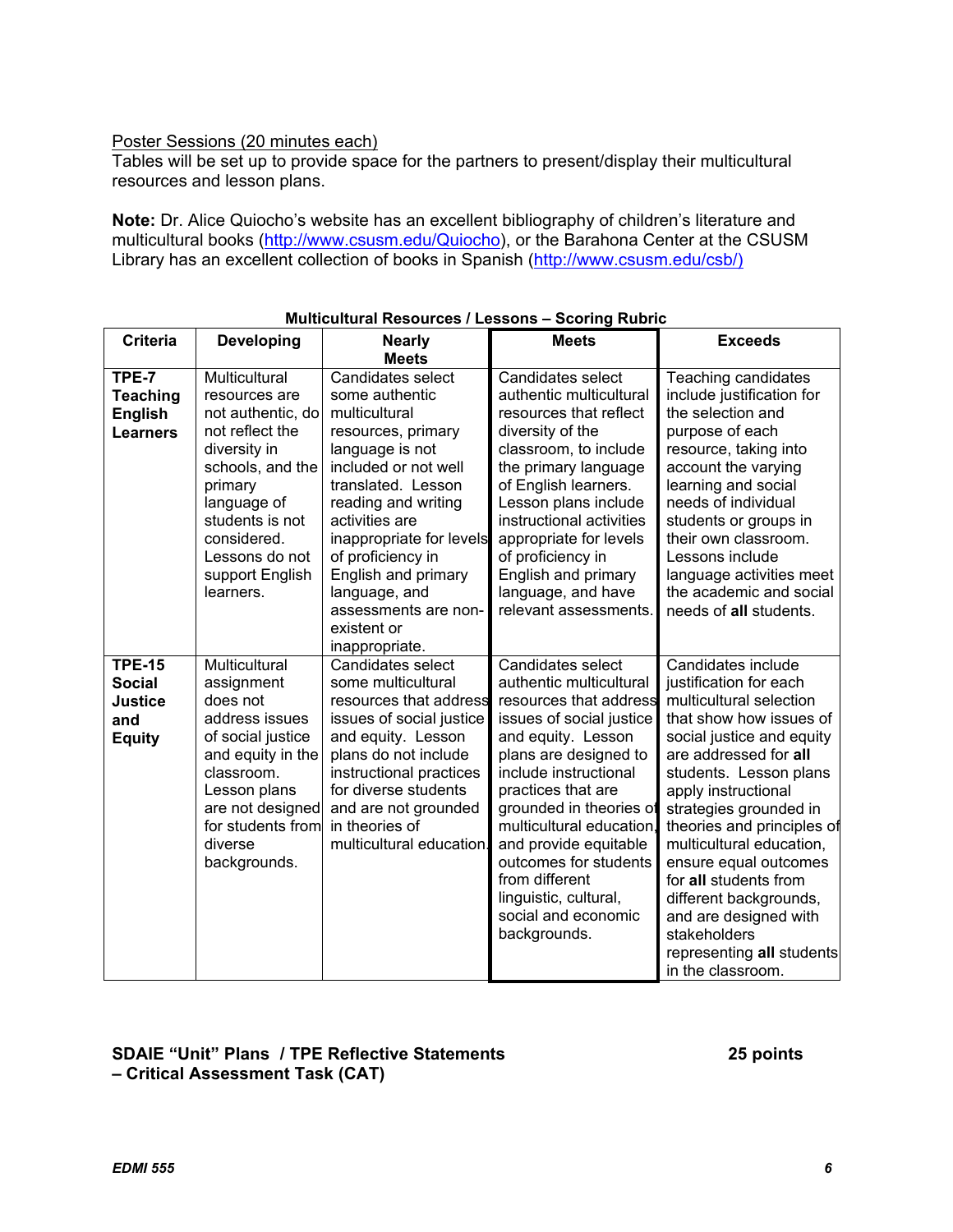Applying the SDAIE methodologies and principles discussed in class, create a SDAIE "unit plan" appropriate for English learners at various proficiency levels. Each lesson in the unit should contain the following:

- 1. Grade level, Content standard(s) / objectives, ELD standard(s) / objectives, requisite background information (i.e. Who are your students? What are your English learners' proficiency levels? What do your students need to know prior to the lesson?) Materials / resources necessary for the lesson.
- 2. A plan for assessment
	- How will your students demonstrate mastery of the content and language standards/objectives?
	- What varied authentic products will be produced?
	- What multi-level assessment criteria will be used? Different levels of mastery?
- 3. Vocabulary and grammatical structures (if applicable) to be learned or reinforced in the lesson – how will you make vocabulary development part of the lesson?
- 4. How do ALL your students have access to the content you are presenting?
	- Do the activities you have designed for the lesson support the content and ELD standards you have selected?
	- What SDAIE strategies are you using to make the content accessible to all your students?
	- Do the lesson strategies incorporate group collaboration, cooperative learning activities, peer assistance, or other work-group techniques?
	- Does the lesson incorporate the language and culture of language minority students?
	- Do all students have access to academic language?
- 5. How will you ensure that your lesson provides equitable outcomes for ALL your students (from diverse linguistic, cultural, social and economic backgrounds)?

You may work in a group of 2-4 students. Each group member will develop his/her own SDAIE lesson plan as part of the "unit." During several class sessions, students will have the opportunity to work on their unit plan by applying what they have learned from the readings, class discussions, and their classroom experiences.

## SDAIE Presentations

Each group will have 15-20 minutes to present their SDAIE Unit Plans*.*

## *This assignment must address TPEs 7 and 15 (see rubric).*

#### **TPE Reflective Statements 5 points**

In EDMI 555, you are specifically responsible for writing a reflective statement for TPEs 7 and 15 in the TaskStream Electronic Portfolio. Each reflection (TPE 7 and 15) should be approximately 250-350 words (the goal is to be succinct not to count words) and focus on a description, analysis, reflection sequence. *You must attach your SDAIE lesson plan as an artifact to support your ideas for both reflective statements (TPEs 7 and 15)*. You may attach other artifacts which also support your ideas. The same artifact may appear in multiple TPE reflections. When you submit each TPE reflection, you will receive feedback from me. When the reflection is finalized, it will become a permanent record in your TaskStream Portfolio. You may return to the TPE at another point in your program and make modifications as your understanding deepens.

## *Drafts of your TPE Reflective Statements are due on Session 14 (5 points).*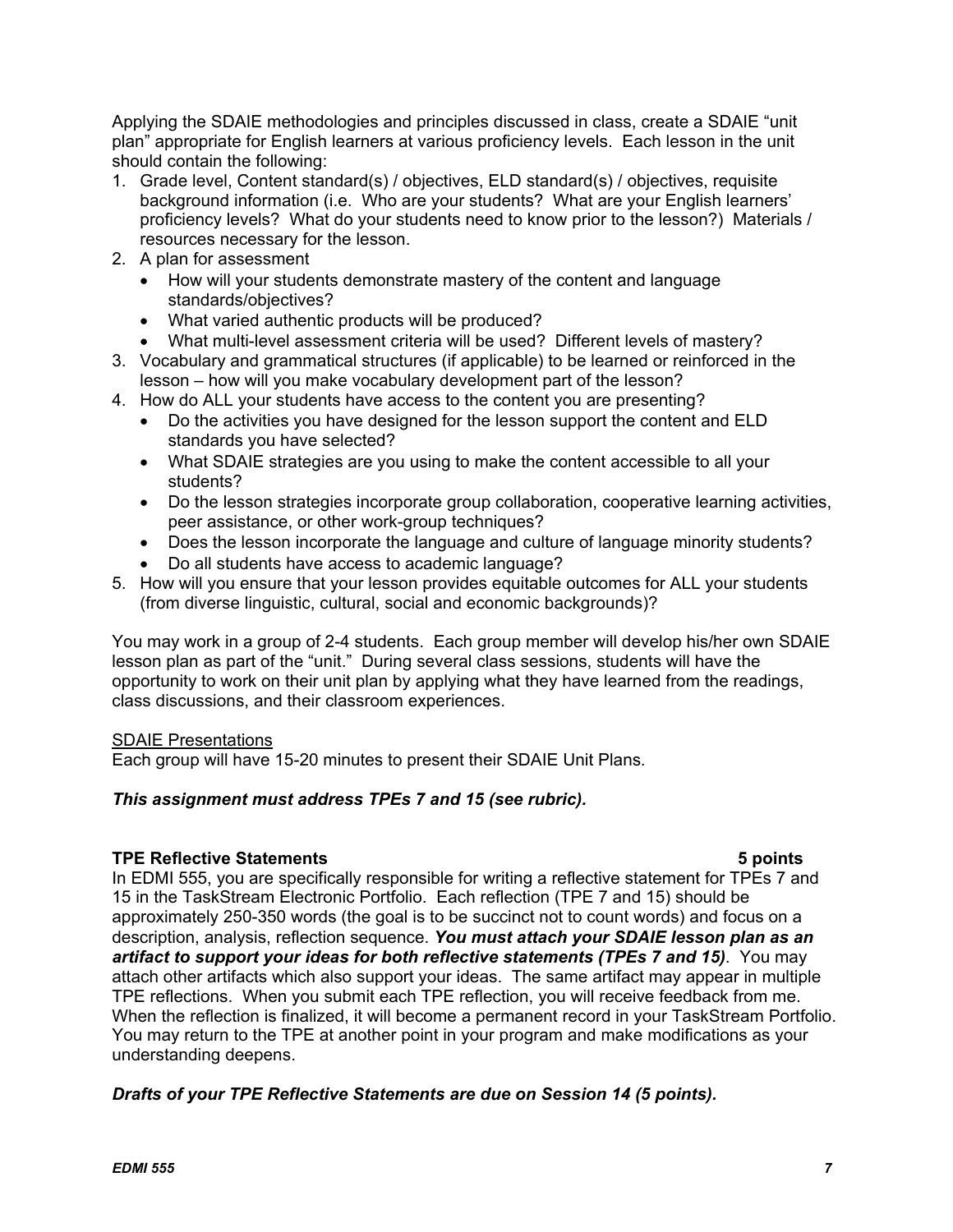Each TPE reflective statement must include:

- 1. a description of the teacher candidate's learning with respect to the specific TPE being addressed (refer to *TPEs-at-a-Glance with Salient Features*)
- 2. an analysis of how the attached artifact(s) is (are) evidence of that learning
- 3. a reflection describing personal significance of this learning and/or next steps in the journey toward continuing to meet this TPE

| <b>Criteria</b>                                                       | <b>Developing</b>                                                                                                                                                                                                           | <b>Nearly</b>                                                                                                                                                                                                                | <b>Meets</b>                                                                                                                                                                                                                                                                                                                                   | <b>Exceeds</b>                                                                                                                                                                                                                                                                                                                                                                                                       |
|-----------------------------------------------------------------------|-----------------------------------------------------------------------------------------------------------------------------------------------------------------------------------------------------------------------------|------------------------------------------------------------------------------------------------------------------------------------------------------------------------------------------------------------------------------|------------------------------------------------------------------------------------------------------------------------------------------------------------------------------------------------------------------------------------------------------------------------------------------------------------------------------------------------|----------------------------------------------------------------------------------------------------------------------------------------------------------------------------------------------------------------------------------------------------------------------------------------------------------------------------------------------------------------------------------------------------------------------|
|                                                                       |                                                                                                                                                                                                                             | <b>Meets</b>                                                                                                                                                                                                                 |                                                                                                                                                                                                                                                                                                                                                |                                                                                                                                                                                                                                                                                                                                                                                                                      |
| TPE-7<br><b>Teaching</b><br><b>English</b><br>learners                | Candidates know and<br>can apply few of the<br>pedagogical theories,<br>principles, and<br>instructional practices<br>for English learners.<br>English learners do<br>not comprehend key<br>academic concepts<br>and ideas. | Candidates know<br>many pedagogical<br>theories, principles,<br>and instructional<br>practices for English<br>learners, but cannot<br>apply them in a<br>comprehensive<br>manner.                                            | Candidates know<br>and can apply<br>pedagogical<br>theories,<br>principles, and<br>instructional<br>practices for<br>comprehensive<br>instruction of<br>English learners.                                                                                                                                                                      | Candidates know and<br>can apply pedagogical<br>theories, principles,<br>and instructional<br>practices for<br>comprehensive<br>instruction of <b>ALL</b><br>English learners.                                                                                                                                                                                                                                       |
| <b>TPE 15</b><br><b>Social</b><br><b>Justice and</b><br><b>Equity</b> | Candidates do not<br>address issues of<br>social justice and<br>equity in the<br>classroom, and<br>lessons are not<br>designed for students<br>from diverse<br>backgrounds.                                                 | Candidates know<br>many issues of<br>social justice and<br>equity, but lessons<br>do not include<br>instructional<br>practices for diverse<br>students and are not<br>grounded in theories<br>of multicultural<br>education. | Candidates know<br>and can apply<br>issues of social<br>justice and equity<br>in the classroom.<br>Lessons include<br>instructional<br>practices that are<br>grounded in<br>multicultural<br>education, and<br>provide equitable<br>outcomes for<br>students from<br>different linguistic,<br>cultural, social and<br>economic<br>backgrounds. | Candidates know and<br>apply issues of social<br>justice and equity in<br>their lessons. Lessons<br>apply instructional<br>strategies grounded in<br>theories, principles &<br>ideas of multicultural<br>education, ensure<br>equitable outcomes for<br>all students from<br>different backgrounds,<br>and are designed<br>collaboratively with<br>stakeholders<br>representing all<br>students in the<br>classroom. |

**SDAIE Unit Plan/Presentation – Scoring Rubric**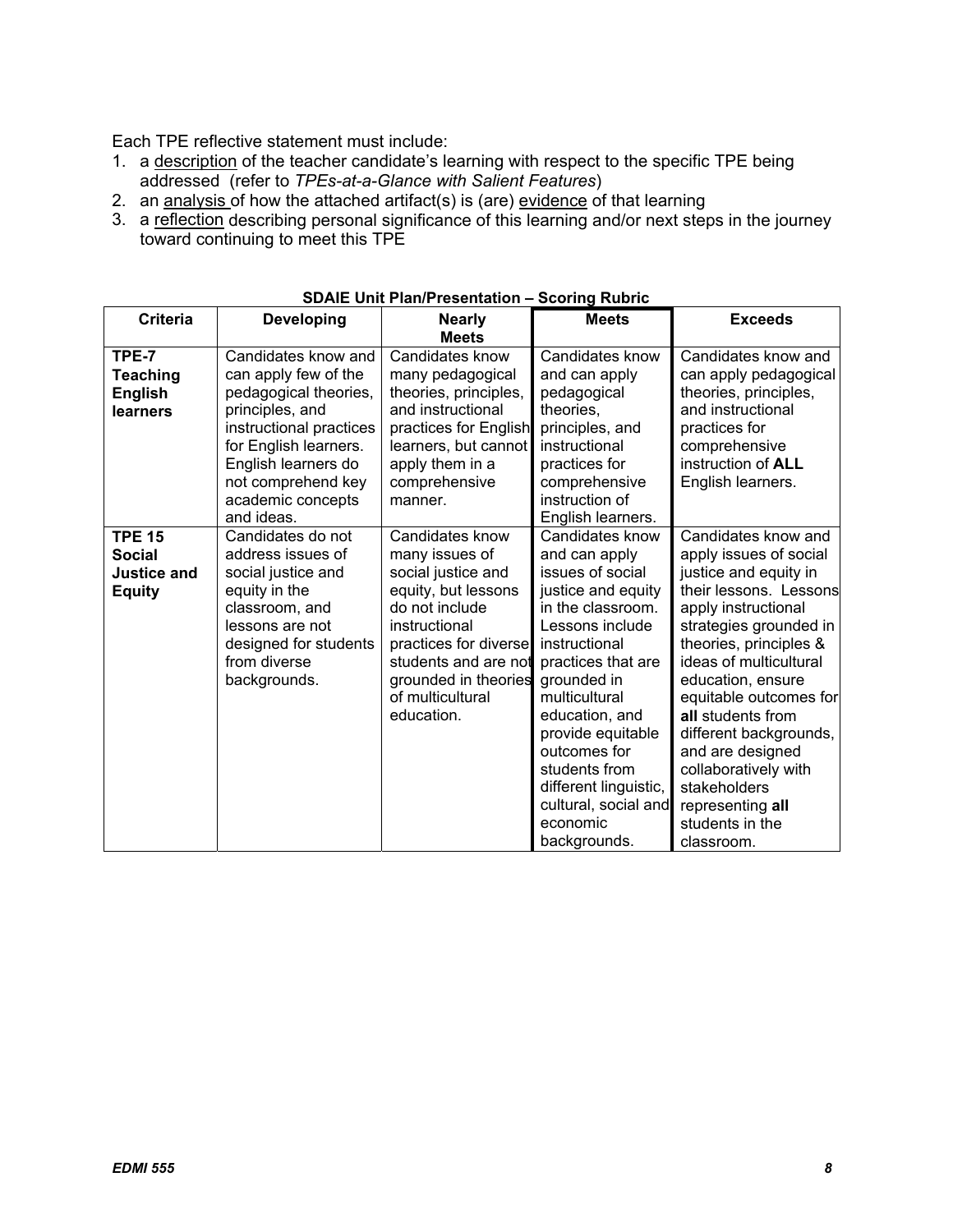### **Course Outline (Timeline Subject to Change pending "Teachable" Moments)**

| <b>Date</b>         | <b>Topic</b>                                                                                                   | <b>Assignment</b>                                                                                                                    |
|---------------------|----------------------------------------------------------------------------------------------------------------|--------------------------------------------------------------------------------------------------------------------------------------|
| Session 1<br>9/2    | Introduction / Overview<br>Who are English Language Learners?<br>What is Social Justice and Equity?            | Banks (Reader)                                                                                                                       |
| Session 2<br>9/6    | <b>Historical Overview of Bilingual</b><br>Education - Social, Political and Legal<br>Foundations              | Krashen - Chapters 1, 6 & 7 (Reader)<br>DUE: Journal Entry #1                                                                        |
| Session 3<br>9/7    | Second Language Acquisition:<br><b>Theoretical Frameworks</b>                                                  | Peregoy&Boyle-Chapters 1&2 (Read.)<br>Collier article (Reader)<br><b>DUE: Journal Entry #2</b>                                       |
| Session 4<br>9/13   | BE Programs / Legal Mandates - Prop.<br>227 / Politics of Language Learning<br>What can classroom teachers do? | Crawford - Ch.13, Prop. 227 (Reader)<br>Olsen - Learning English (Reader)<br>DUE: Journal Entry #3                                   |
| Session 5<br>9/16   | Working with the ELD Standards: Profile<br>of English learners' proficiency levels                             | <b>DUE: Download the ELD Standards</b><br>from CDE or WestED Website                                                                 |
| Session 6<br>9/19   | <b>SDAIE Overview</b>                                                                                          | Echevarria, Vogt & Short – Chs. 1, 2, 3                                                                                              |
| Session 7<br>9/22   | Discussion of ELD / SDAIE Observations<br>Identification/Placement/Assessment of<br>English Learners/CELDT     | Kuntz - My Spanish Standoff (Reader)<br><b>DUE: ELD / SDAIE Observations</b>                                                         |
| Session 8<br>9/23   | <b>SDAIE Strategies</b><br>Oral Language Development                                                           | Echevarria, Vogt & Short - Chs. 4, 5<br>Peregoy & Boyle - Chapter 4 (Reader)                                                         |
| Session 9<br>9/28   | <b>SDAIE Strategies</b><br><b>Reading and Writing</b>                                                          | Echevarria, Vogt & Short - Chs. 6, 7, 8<br>Echevarria & Graves - Ch. 4 (Reader)                                                      |
| Session 10<br>10/3  | Multicultural Resources / Lesson Plan<br>Presentations                                                         | <b>DUE: Multicultural Resources /</b><br><b>Lesson Plans</b>                                                                         |
| Session 11<br>10/4  | <b>CALLA - Instructional Strategies for</b><br><b>English learners</b><br>Academic English                     | Chamot & O'Malley-Ch.3 & 4 (Reader)<br>Scarcella - Chapter 1 (Reader)                                                                |
| Session 12<br>10/10 | Assessment<br>Reading and Writing                                                                              | Echevarria, Vogt & Short - Ch. 9<br>O'Malley & Pierce - Ch. 7 (Reader)<br>DUE: Journal Entry #4                                      |
| Session 13<br>10/11 | Reading and Writing in Content Areas                                                                           | Echevarria, Vogt & Short - Ch. 10<br>Scarcella - Chapter 6 (Reader)                                                                  |
| Session 14<br>10/17 | Parents, Families and Communities<br>Beyond the Classroom: Social Aspects<br>of an EL's schooling experiences  | Valdes & Rubinstein-Avila (Reader)<br>Quezada, et.al (Reader)<br><b>DUE: Journal Entry #5</b><br><b>DUE: Drafts - TPE Statements</b> |
| Session 15<br>10/21 | <b>SDAIE Presentations</b><br>Planning for the Future                                                          | <b>DUE: SDAIE "Unit" Plans</b><br><b>DUE: TPE Reflective Statements</b>                                                              |